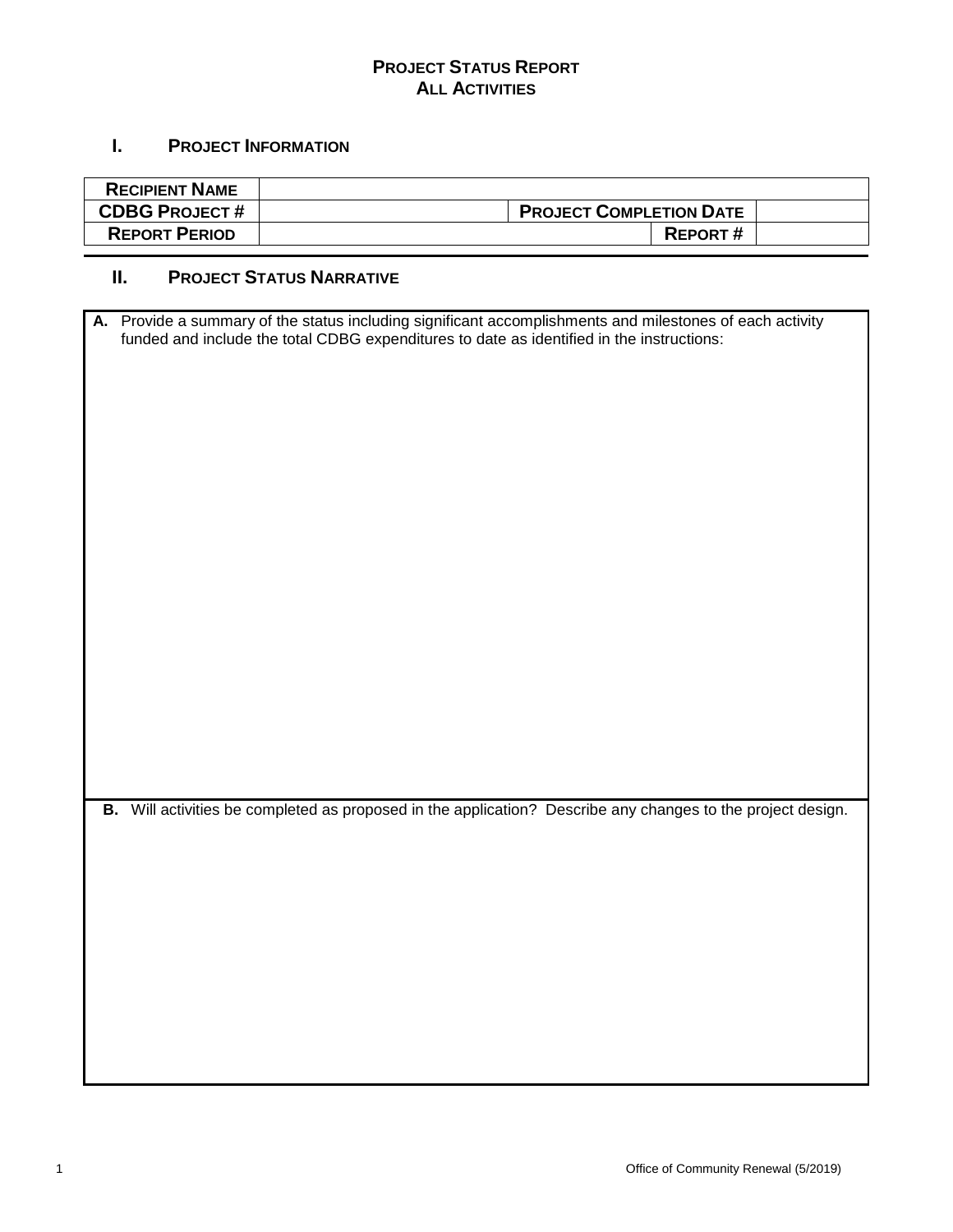### **PROJECT STATUS REPORT ALL ACTIVITIES**

| C. If there are any issues that are or have impeded the progress of your project, provide a detailed description<br>of the issues, the efforts to resolve them and the steps to be taken to ensure the completion of the project |
|----------------------------------------------------------------------------------------------------------------------------------------------------------------------------------------------------------------------------------|
| within the approved project schedule.                                                                                                                                                                                            |
|                                                                                                                                                                                                                                  |
|                                                                                                                                                                                                                                  |
|                                                                                                                                                                                                                                  |
|                                                                                                                                                                                                                                  |
|                                                                                                                                                                                                                                  |
|                                                                                                                                                                                                                                  |
|                                                                                                                                                                                                                                  |
|                                                                                                                                                                                                                                  |
|                                                                                                                                                                                                                                  |
|                                                                                                                                                                                                                                  |
| If the project is not on target to meet the accomplishments as proposed in the application, provide an<br>D.                                                                                                                     |
| explanation as to why these accomplishments will not be met.                                                                                                                                                                     |
|                                                                                                                                                                                                                                  |
|                                                                                                                                                                                                                                  |
|                                                                                                                                                                                                                                  |
|                                                                                                                                                                                                                                  |
|                                                                                                                                                                                                                                  |
|                                                                                                                                                                                                                                  |
|                                                                                                                                                                                                                                  |
|                                                                                                                                                                                                                                  |
|                                                                                                                                                                                                                                  |
|                                                                                                                                                                                                                                  |
|                                                                                                                                                                                                                                  |
|                                                                                                                                                                                                                                  |
|                                                                                                                                                                                                                                  |
|                                                                                                                                                                                                                                  |
|                                                                                                                                                                                                                                  |
|                                                                                                                                                                                                                                  |
|                                                                                                                                                                                                                                  |
|                                                                                                                                                                                                                                  |
|                                                                                                                                                                                                                                  |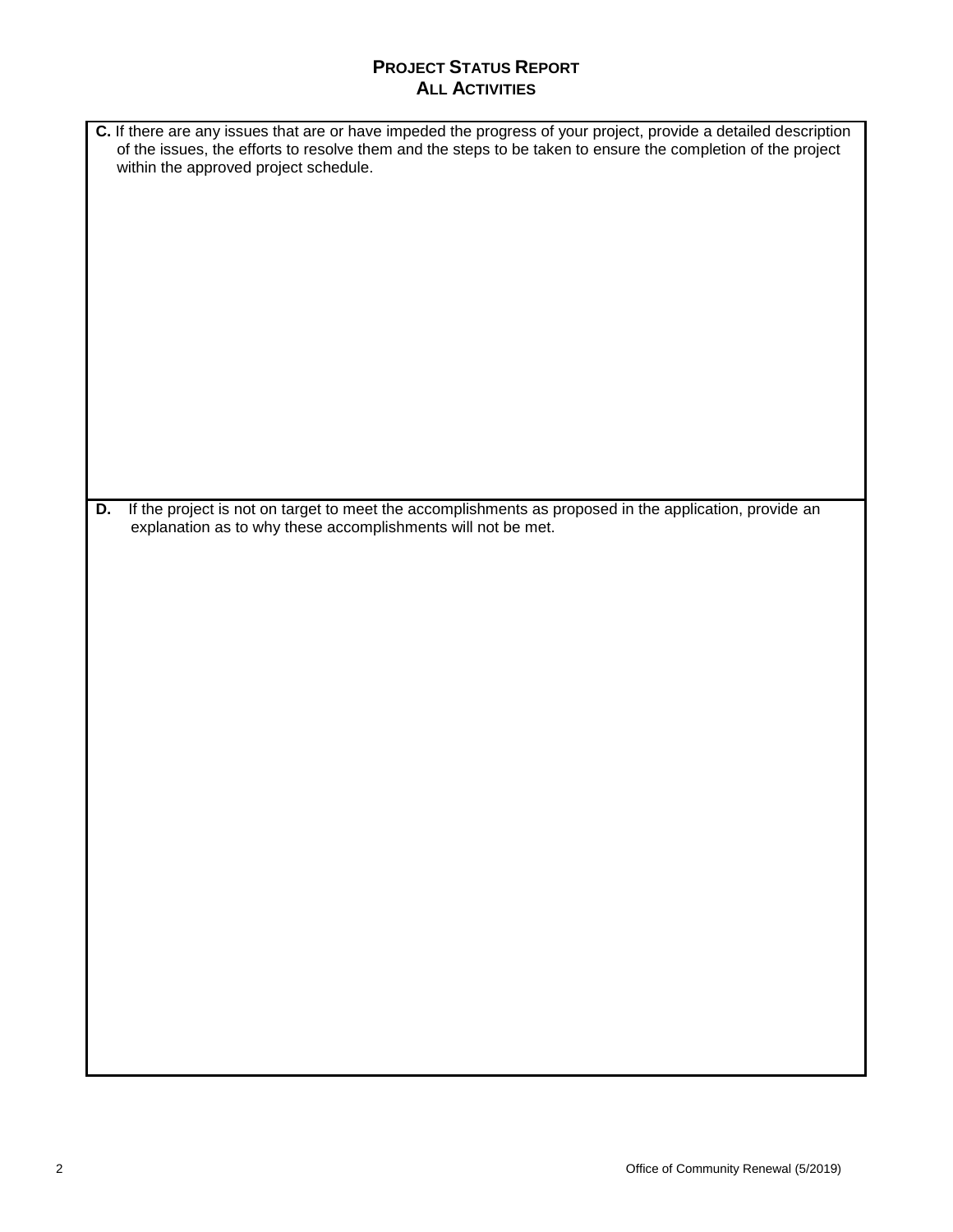# **Fair and Equitable Housing Office**

www.nyshcr.org E-mail: FEHO@nyshcr.org

# **Utilization of Section 3 Residents and Businesses**

| 1. Recipient Name & Address (street, city, state, zip):                |                         |                            | 2. CDBG #:          |                                             |  | 3. Dollar Amount of Award:           |                 |  |
|------------------------------------------------------------------------|-------------------------|----------------------------|---------------------|---------------------------------------------|--|--------------------------------------|-----------------|--|
|                                                                        |                         |                            |                     |                                             |  |                                      |                 |  |
|                                                                        |                         |                            | 4. Contact Person:  |                                             |  | 5. Phone (w/ area code):             |                 |  |
|                                                                        |                         |                            |                     |                                             |  |                                      |                 |  |
|                                                                        |                         |                            | 6. Reporting Period |                                             |  | 7. Date Report Submitted:            |                 |  |
|                                                                        |                         |                            |                     |                                             |  |                                      |                 |  |
| 8. Program Code* (use a separate sheet for each program code)          |                         |                            | 9. Project Name:    |                                             |  |                                      |                 |  |
|                                                                        |                         |                            |                     |                                             |  |                                      |                 |  |
| Part I: Employment and Training (Include New Hires in Columns E and F) |                         |                            |                     |                                             |  |                                      |                 |  |
| $\overline{A}$                                                         | $\overline{\mathsf{B}}$ | $\mathbf c$                |                     | D                                           |  | E                                    | F               |  |
| <b>Job Category</b>                                                    | # of New                | # of New Hires that        |                     | % of Aggregate # of                         |  | % of Total Staff                     | # of Section 3  |  |
|                                                                        | <b>Hires</b>            | are Section 3<br>Residents |                     | Staff Hours of New<br>Hires that are Sec. 3 |  | Hours for Section<br>3 Employees and | <b>Trainees</b> |  |
|                                                                        |                         |                            |                     | Residents                                   |  | <b>Trainees</b>                      |                 |  |
| Professionals                                                          |                         |                            |                     |                                             |  |                                      |                 |  |
| Technicians                                                            |                         |                            |                     |                                             |  |                                      |                 |  |
| Office/Clerical                                                        |                         |                            |                     |                                             |  |                                      |                 |  |
| Construction by Trade (list trade)                                     |                         |                            |                     |                                             |  |                                      |                 |  |
|                                                                        |                         |                            |                     |                                             |  |                                      |                 |  |
|                                                                        |                         |                            |                     |                                             |  |                                      |                 |  |
|                                                                        |                         |                            |                     |                                             |  |                                      |                 |  |
|                                                                        |                         |                            |                     |                                             |  |                                      |                 |  |
|                                                                        |                         |                            |                     |                                             |  |                                      |                 |  |
|                                                                        |                         |                            |                     |                                             |  |                                      |                 |  |
| Other (list)                                                           |                         |                            |                     |                                             |  |                                      |                 |  |
|                                                                        |                         |                            |                     |                                             |  |                                      |                 |  |
|                                                                        |                         |                            |                     |                                             |  |                                      |                 |  |
|                                                                        |                         |                            |                     |                                             |  |                                      |                 |  |
|                                                                        |                         |                            |                     |                                             |  |                                      |                 |  |
|                                                                        |                         |                            |                     |                                             |  |                                      |                 |  |
|                                                                        |                         |                            |                     |                                             |  |                                      |                 |  |
|                                                                        |                         |                            |                     |                                             |  |                                      |                 |  |
| <b>Total</b>                                                           | $\mathbf 0$             | 0                          |                     | 0                                           |  | $\mathbf 0$                          | $\mathbf 0$     |  |

C=Modernization 7=CDBG Entitlement

1=Flexible Subsidy A=Development 5=HOME 9=Other CD Program B=Operation 6=HOME State Administered 10=Other Housing Programs

**\*Program Codes** 3=Public/Indian Housing 4=Homeless Assistance 8=CDBG State Administered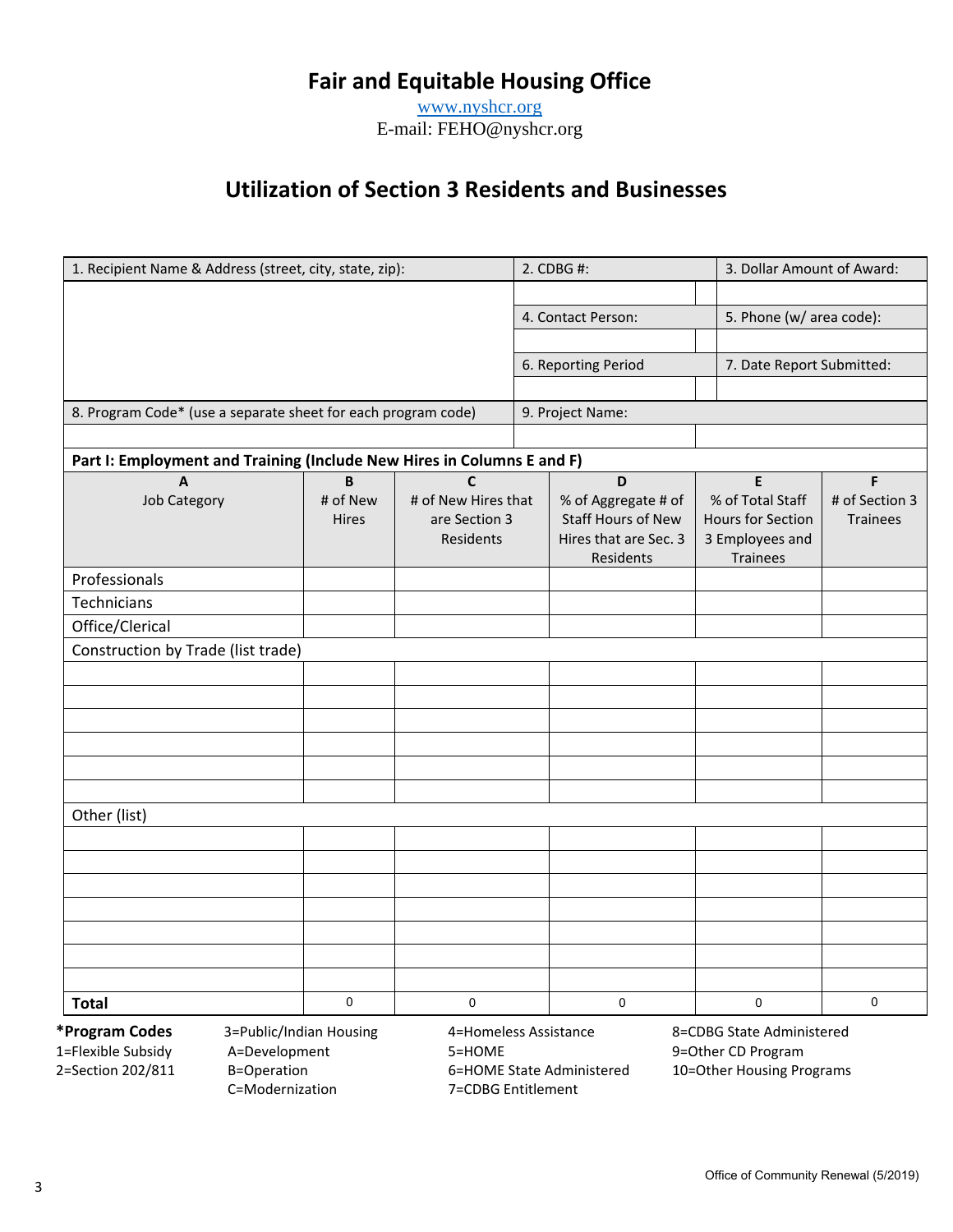| <b>Part II: Contracts Awarded</b>                                                        |  |   |  |
|------------------------------------------------------------------------------------------|--|---|--|
| 1. Construction Contracts:                                                               |  |   |  |
| A. Total dollar amount of all contracts awarded on the project                           |  |   |  |
| B. Total dollar amount of contracts awarded to Section 3 businesses                      |  |   |  |
| C. Percentage of the total dollar amount that was awarded to Section 3 businesses        |  | % |  |
| D. Total number of Section 3 businesses receiving contracts                              |  |   |  |
|                                                                                          |  |   |  |
| 2. Non-Construction Contracts:                                                           |  |   |  |
| A. Total dollar amount of all non-construction contracts awarded on the project/activity |  |   |  |
| B. Total dollar amount of non-construction contracts awarded to Section 3 businesses     |  |   |  |
| C. Percentage of the total dollar amount that was awarded to Section 3 businesses        |  | % |  |
| D. Total number of Section 3 businesses receiving non-construction contracts             |  |   |  |

**Part III: Waiver Request** Indicate the "Good Faith Efforts" made to direct the employment and other economic opportunities generated by HUD financial assistance for housing and community development programs, to the greatest extent feasible, toward low-and very low-income persons, particularly those who are recipients of government housing. (Check all that apply and provide documentation and a narrative of the outcome.)

Attempted to recruit low-income residents through: local advertising media, signs prominently displayed at project site, contacts with community organizations and public or private agencies operating within the metropolitan area (or non‐metropolitan county) in which Section 3 covered program or project is located, or similar method.

Participated in a HUD program or other program which promotes the training or employment of Section 3 residents.

Participated in a HUD program or other program which promotes the award of contracts to business concerns which meet the definition of Section 3 business concern.

\_\_\_\_ Coordinated with Youthbuild Programs administered in the metropolitan area in which the Section 3 covered project is located.

> \_\_\_\_\_\_\_\_\_\_\_\_\_\_\_\_\_\_\_\_\_\_\_\_\_\_\_\_\_\_\_\_ \_\_\_\_\_\_\_\_\_\_\_\_\_\_\_\_ Section 3 Coordinator **Date**

Non-compliance with the requirements of Section 3 may result in sanctions, terminations of this contract for default **and debarment or suspension from future HUD assisted contracts.**